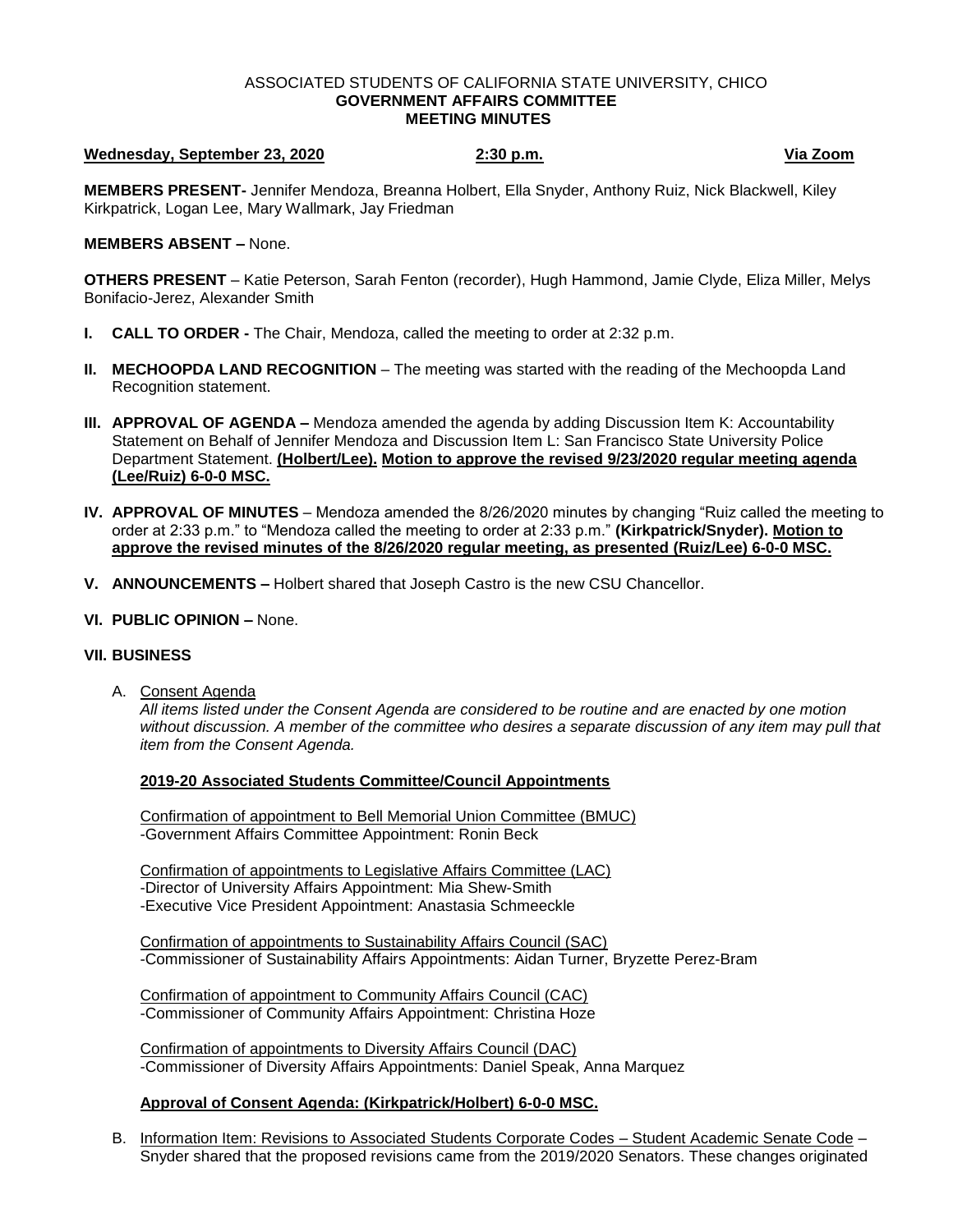from the compensation that Senators currently receive and reflect how the previous Code didn't outline some things that they already do. They also added new requirements.

- C. Information Item: Revisions to Associated Students Corporate Codes Duties for the College of Agriculture Senator – Snyder shared that the proposed revisions for all Duties came from the 2019/2020 Senators. These changes originated from the compensation that Senators currently receive and reflect how the previous Duties didn't include some things that they already do.
- D. Information Item: Revisions to Associated Students Corporate Codes Duties for the College of Behavioral and Social Sciences Senator – See Item VII.C.
- E. Information Item: Revisions to Associated Students Corporate Codes Duties for the College of Business Senator – See Item VII.C.
- F. Information Item: Revisions to Associated Students Corporate Codes Duties for the College of Communication and Education Senator – See Item VII.C.
- G. Information Item: Revisions to Associated Students Corporate Codes Duties for the College of Engineering, Computer Science and Construction Management Senator – See Item VII.C.
- H. Information Item: Revisions to Associated Students Corporate Codes Duties for the College of Humanities and Fine Arts Senator – See Item VII.C.
- I. Information Item: Revisions to Associated Students Corporate Codes Duties for the College of Natural Sciences Senator – See Item VII.C.
- J. Discussion Item: Subcommittee for Student Organizations and Resources Vacant Officer Position Mendoza shared that the extended deadline for the vacant Officer and Senator positions is tomorrow at noon. Ruiz shared that the Commissioner of Student Organizations and Resources (SOAR) Officer position is going to be discussed and more defined because the duties for the position have been divided. The group discussed their opinions on what this Officer position should look like. Ruiz said the goal is to work on this position this year so that it is defined prior to AS Elections in 2021.
- K. Discussion Item: Accountability Statement on Behalf of Jennifer Mendoza Mendoza shared a statement that she wrote regarding accountability between students and Administration. A few members feel that this Statement may be good to bring forth as an Action Item in the future and Holbert stated that Mendoza should take initiative on this if she wishes to as she created it.
- L. Discussion Item: San Francisco State University Police Department Statement Mendoza said that the purpose of sharing this is to make everyone aware of what San Francisco State is moving toward with their University Police Department (UPD). The group discussed their feelings on what they would like to do between working toward the same movement, or first creating communication between UPD and students to work from the inside out. Holbert recognized that students are going to have different opinions on the matter and including them is key. Mendoza would like to reach out to those who have tried to get a resolution on the table to build upon that with them.
- **VIII.REPORTS: OFFICERS – Kirkpatrick:** She met with Paul Bailey today about personal experiences with the university and UPD. She meets with UPD tomorrow to talk about questions and concerns from students. She has been touching base with groups on campus on social media. **Ruiz:** The Legislative Affairs Committee (LAC) had their third meeting today. He'll be designating chairs for different internal positions which are lobbying, external affairs, and voter registration. The California State Student Association (CSSA) is holding a non-official meeting for Officers in his position to see what they can do with the upcoming United States Election. **Snyder:** She made an application for students to apply for University Committees and will send the link to Mendoza to share with the group. **Lee:** He is doing Hispanic Heritage Month outreach with students. He has been thinking about MAC Night and if it's still possible or can be done virtually. He's had fruitful conversations with students about the Academic Senate resolution. **Holbert:** She's working on the Government Affairs Town Hall and is looking for ways to reach out to clubs on campus for feedback and attendance. She's volunteering with EdX Chico to present the faculty's research project. She is facilitating the Q&A at the Sustainability Conference. **Blackwell:** October 20 – 22 is the Sustainability in Higher Education Global conference and it is free to register. His first Campus Sustainability meeting is this Friday. If anyone knows someone interested in sitting on the Sustainability Affairs Council (SAC) please reach out to him.